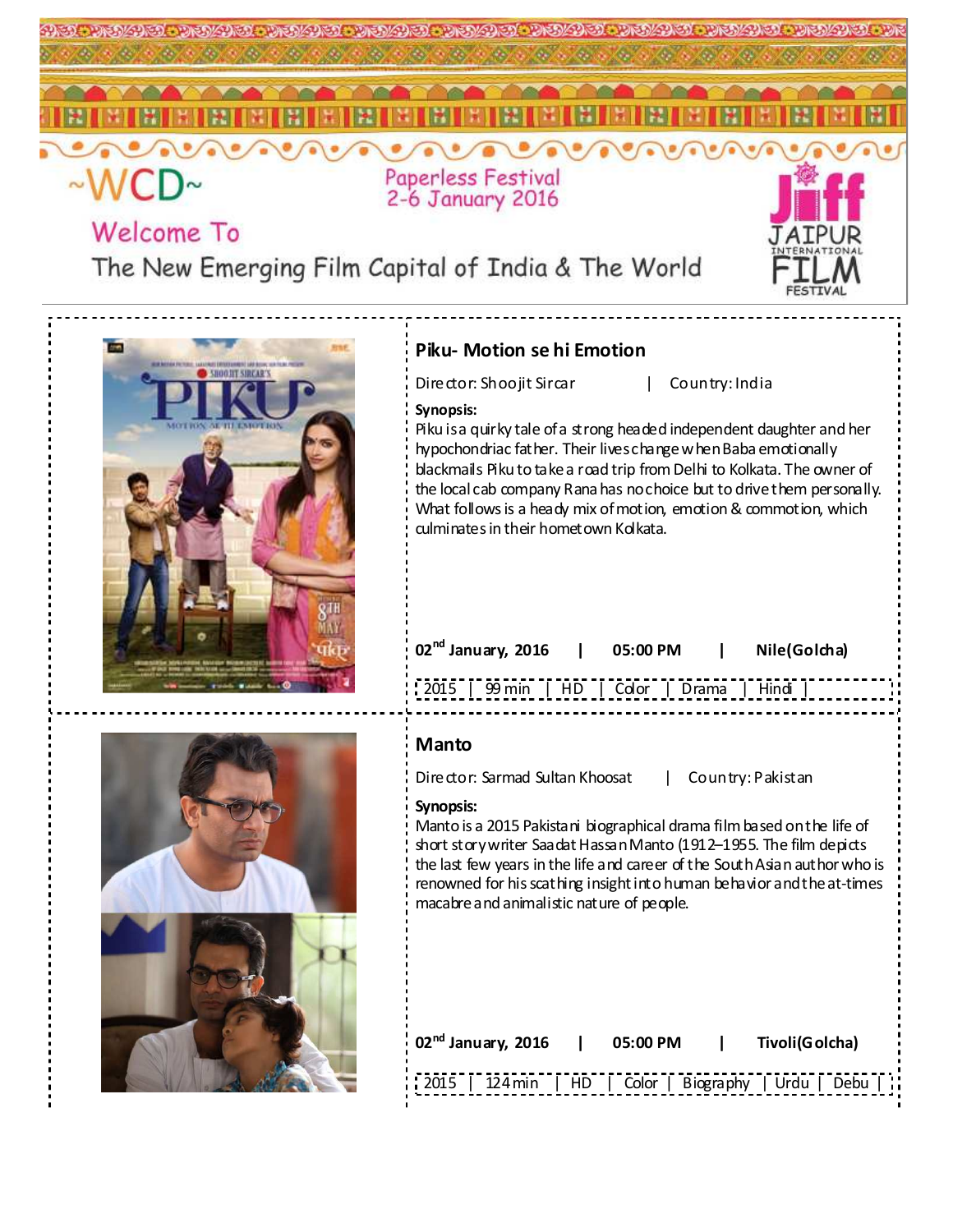

# **Until Ahmad Returns**

**Le Garagiste/Adrien** 

Director: Sadegh Daghighi | Country: Iran

### **Synopsis:**

'Khark' Island is located at the Persian Gulf. It was bombarded more than 2840 times by Saddam during the Iran-Iraq war which lasted for 2800 days. This means more than once per day. This film tells the story of the life in these two countries and their people's atrocities during the war. Don't listen to any body; it's for your own good, not Maryam's. People of Iraq are our brothers who are captives in the hands of an insane man who is called Saddam.

A world full of peace and philanthropy beyond geographical boundaries.

| $103^{\text{rd}}$ January, 2016                      | $1$ 01:15 PM | Tivoli(Golcha) |  |
|------------------------------------------------------|--------------|----------------|--|
| 2015   82 min   DVD   Color   Drama   Persian   Debu |              |                |  |



| Director: Renee Beaulieu<br>Country: Canada                                                                                                                                                                                                                                                                                                                                                                                                                                                                                               |
|-------------------------------------------------------------------------------------------------------------------------------------------------------------------------------------------------------------------------------------------------------------------------------------------------------------------------------------------------------------------------------------------------------------------------------------------------------------------------------------------------------------------------------------------|
| Synopsis:<br>Adrien, whoruns a garage in a small Quebec town on the St-Lawrence,<br>has been waiting five years for a kidney transplant. While he waits, his<br>life is on hold. He does all he can to keep his garage and his marriage<br>going, despite his long hours of dialysis several times a week and ebbing<br>energy. But when he hires a young man from a remote village to work at<br>the garage, it sets off a chain of events that turn his life upside-down and<br>reveal some unexpected and disturbing things about him. |
| 03 <sup>rd</sup> January, 2016<br>Tivoli(Golcha)<br>04:35 PM                                                                                                                                                                                                                                                                                                                                                                                                                                                                              |

2015 | 88 min | DVD | Color | Drama | French | Previous Nominations: Festival Lumiere; Festival International du Cinema Francophone en Acadie

# **Sand Dollars**

Director: Laura Amelia Guzman, Israel Cardenas | Country: Dominic Republic

### **Synopsis:**

Every afternoon Noelí, a young Dominican woman, hangs out on the beach at Las Terrenas. With her boyfriend, Yeremi, they look for ways to make a living at the expense of one of the hundreds of tourists there. However Noelí also has a steady client, Anne, a much older French woman (played by the incredible Geraldine Chaplin), who, like many other Europeans, has found an idyllic refuge on the island to spend her last years. A sumptuous and at times uncomfortable story of friendship, love and survival, Sand Dollars is one of the most unique and important films ever to come out of the Dominican Republic.

**03rd January, 2016 | 04:15 PM | Nile(Golcha)** 

2014 | 133 min | HD | Color | Drama | English | Previous Nominations: Toronto International Film Festival; Official Entry to the Oscar's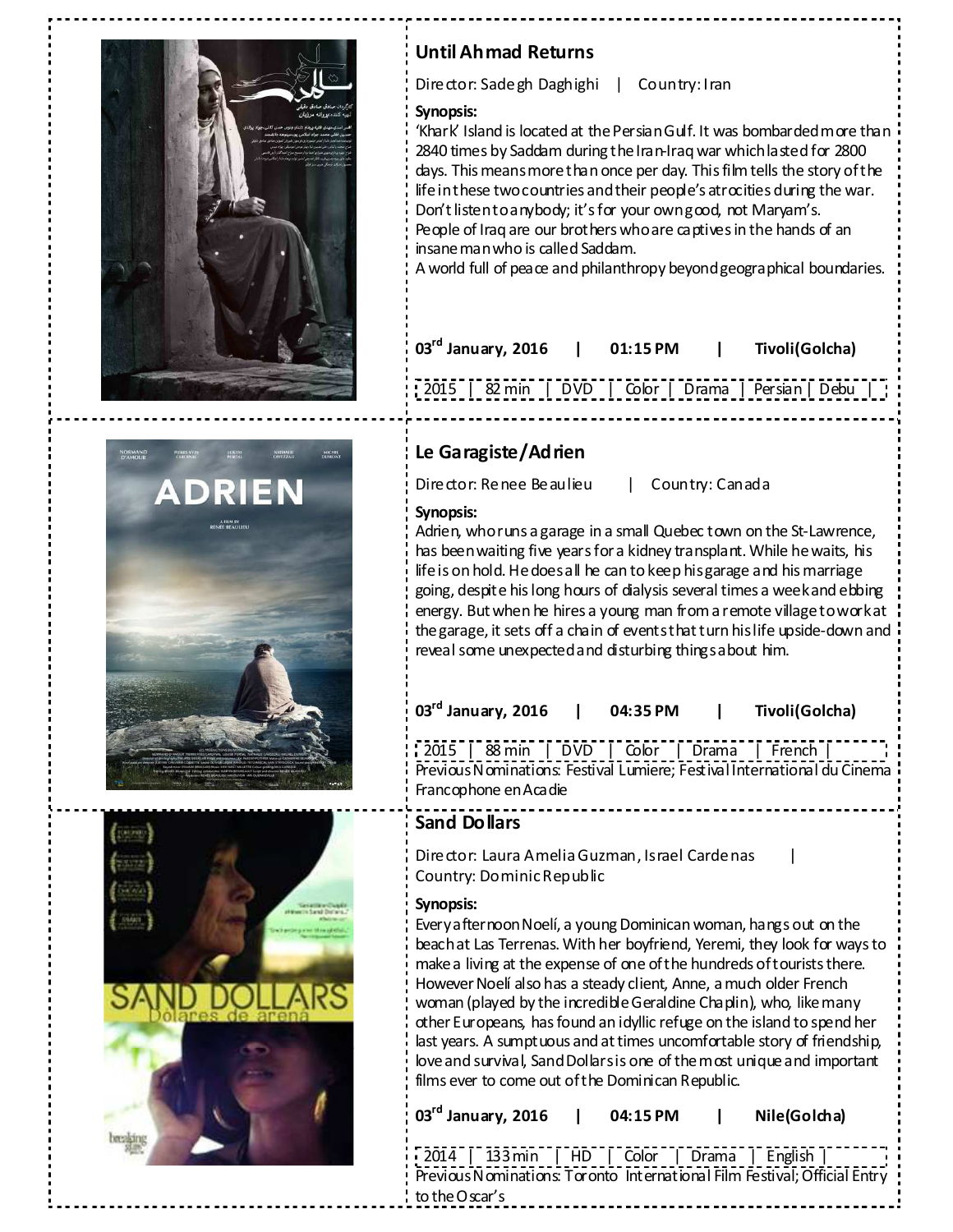



# **Salt Bridge**

Director: Abhijit Deonath | Country: Australia

### **Synopsis:**

A small town in a developed country. A few Indian families who all know each other and miss their friends and relatives back home. To an individual, India is frozen in the year he left his homeland. All this makes Salt Bridge a breeding ground for strange relationships. A fresh migrant arrives. Haunted by his tragic past, he befriends a married woman even as the migrant community frowns upon this relationship. A recipe for disaster.

**03rd January, 2016 | 06:30 PM | Nile(Golcha)** 

2015 | 113 min | HD | Color | Drama | Hindi | Debu | Previous Nominations: All Lights India International Film Festival; Official Entry to the Oscar's (Songs)

### **Wildlike**

Director: Frank Hall Green | Country: USA

### **Synopsis:**

Festival

In this thrilling coming-of-age adventure, a troubled teen must face the dangers of the Alaskan wild, as well as her own past, in order to find her way home. Sent to stay with her uncle in Alaska while her mother is in treatment, 14-year-old Mackenzie (Ella Purnell) is forced to flee as her unde's attention turns threatening. Unable to reach her mother and afraid that the authorities will return her to her unde, she embarks on a journey across miles of wilderness to find a way back home to Seattle. As she plunges deeper into the Alaskan interior, a chance connection with gruff backpacker Bartlett (Bruce Greenwood) proves to be her only lifeline.

| $103^{\text{rd}}$ January, 2016 | $01:50$ PM | <b>Manipal University</b>                                                                                                               |
|---------------------------------|------------|-----------------------------------------------------------------------------------------------------------------------------------------|
|                                 |            | $\frac{1}{2014}$   104 min   DVD   Color   Drama   English  <br>Previous Nominations: Brooklyn Film Festival; A shland Independent Film |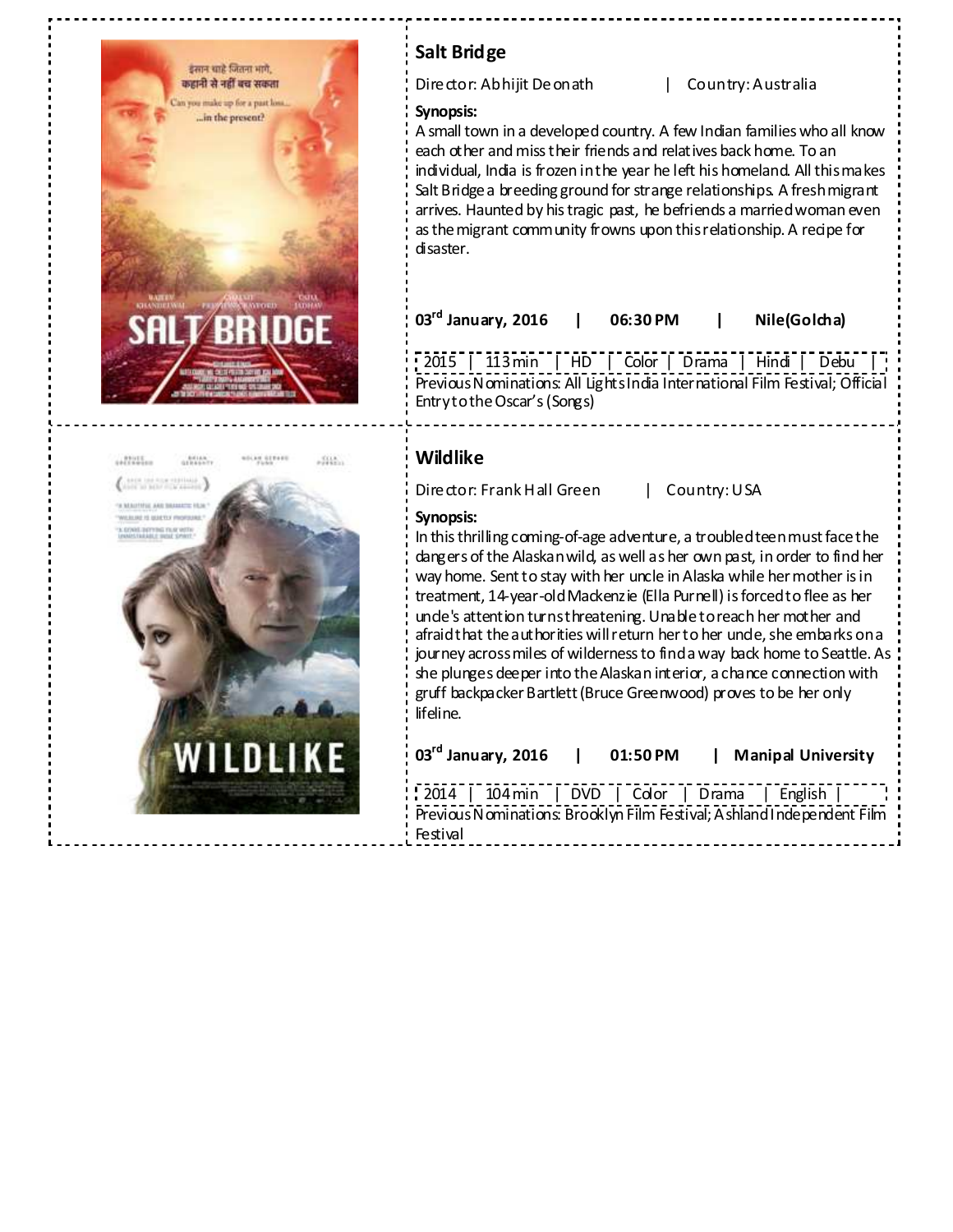

# **W- Being Woman**

Director: Tarun Madan Chopra | Country: India

### **Synopsis:**

Women of India is a social Hindi Feature film and the film's story revolves around Delhi and its outskirts. The movie basically shows the conflict between Women of Today and Men of Yesterday. There are three girls, close friends, but with different views on life and culture. One of them is completely westernized who believes in open relationships, the second one is homely type with commitment to family values while third one is a lesbian. All these girls are music lovers and are looking for sponsors to organize a musical concert for students.

| 04 <sup>th</sup> Janu ary, 2016 | 10:30 AM | Tivoli(Golcha) |  |
|---------------------------------|----------|----------------|--|
|                                 |          |                |  |

2015 | 150 min | HD | Color | Drama | Hindi | Previous Nominations: Dehradun Film Festival

# **Utopia**

Director: Hassan Nazer | Country: Afghanistan

### **Synopsis:**

Three interwoven stories of loneliness and isolation that centre around Janan, a woman from Afghanistan who travels to the UK for artificial insemination. Complications arise when William, a medical sciences student working in the clinic switches the donor's semen for his own.

**04th Janu ary, 2016 | 01:15 PM | Tivoli(Golcha)** 

| 2015 | 90 min | HD | Color | Drama | English | Previous Nominations: Prestige Film Award, US; Official Entry to the Oscar's

# **A Baby with Red Socks**

Director: Khodadad Jalili | Country: Iran

### **Synopsis:**

In southern Tehran among the brick kilns live a group of Afghan refugees who have come to Iran illegaly and work without permit. Bahar Naz the Afghan woman who has just given birth to her newbom girl has to flee the region in order to save her child. She runs away from her husband, from rotten traditions and the burning heat of ignorance. But here, they grief for those who stay and lament and wail for those who leave ….. Bahar Naz, however…..



| $04th$ January, 2016   07:00 PM   Tivoli(Golcha) |  |  |
|--------------------------------------------------|--|--|
| 2015   85 min   HD   Color   Drama   Persian     |  |  |

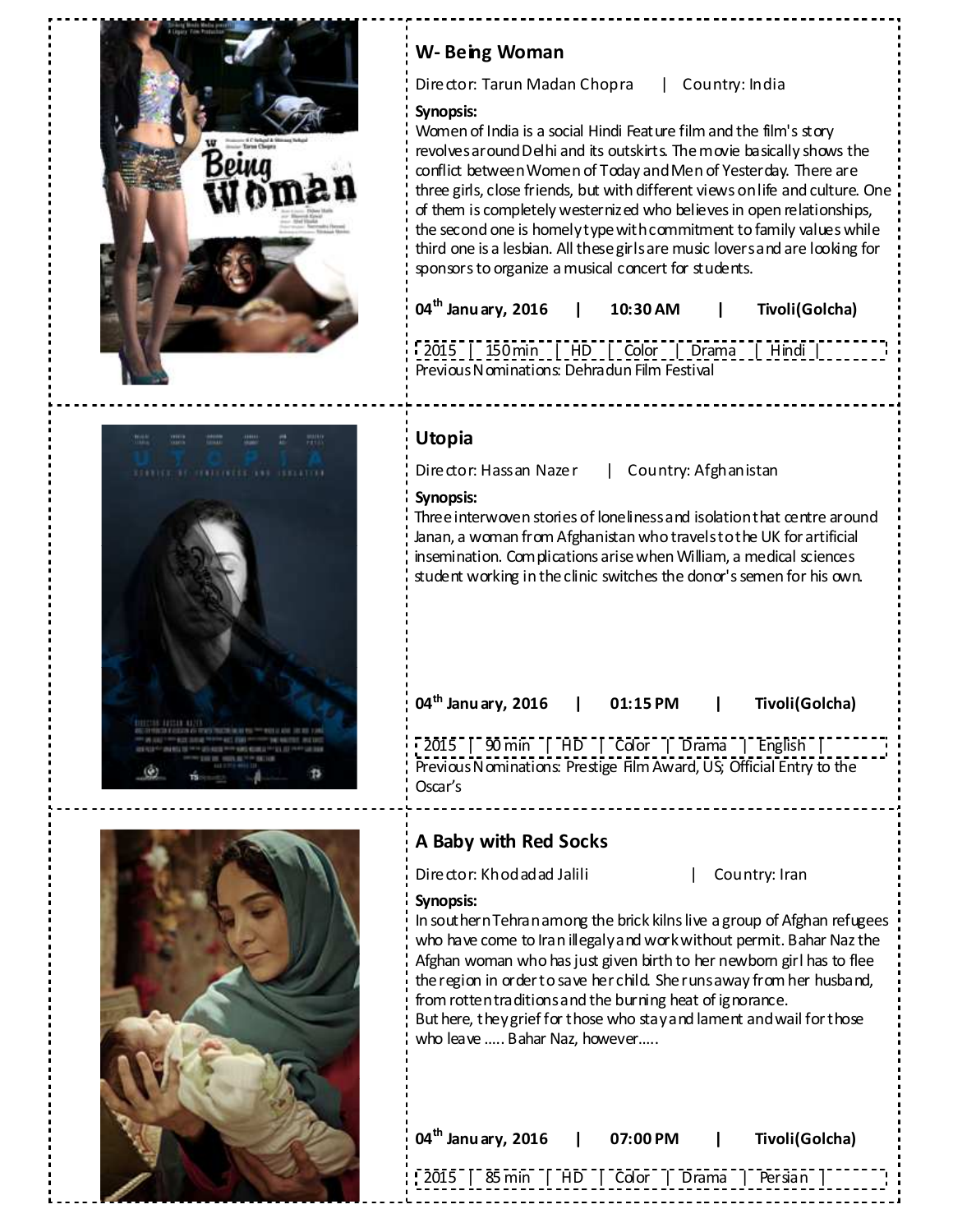

| <b>Misfortune</b>                                                                                                                                                                                                                                   |
|-----------------------------------------------------------------------------------------------------------------------------------------------------------------------------------------------------------------------------------------------------|
| Director: Desmond Devenish<br>Country: USA<br>L                                                                                                                                                                                                     |
| Synopsis:<br>When a young man, down on his luck, learns about his father's killer's<br>parole, it sets off a cat and mouse chase through the hostile desert,<br>searching for a hidden family inheritance.                                          |
| $04^{\text{th}}$ Janu ary, 2016   04:15 PM<br>Nile(Golcha)<br>L<br>$\sqrt{2015}$ $\sqrt{90}$ min $\sqrt{00}$ $\sqrt{00}$ $\sqrt{00}$ $\sqrt{00}$ $\sqrt{00}$ $\sqrt{00}$ $\sqrt{00}$<br>  English<br><b>Premiere Status at JIFF: World Premiere</b> |
| Track 143                                                                                                                                                                                                                                           |
| Director: Narges Abyar<br>  Country: Iran                                                                                                                                                                                                           |
| Synopsis:<br>Olfat is a rural woman whose son has disappeared during the war.<br>Remaining hopeful to see her son again, she starts a long waiting phase<br>for the return of the son.                                                              |
| 04 <sup>th</sup> January, 2016   07:00 PM   Nile (Golcha)<br>  2014   93 min   DVD   Color   Drama   Persian<br>Previous Nominations: BUSAN Film Festival; International Film Festival of<br>India                                                  |
|                                                                                                                                                                                                                                                     |
| K Kh G 21 <sup>st</sup> Century                                                                                                                                                                                                                     |
| Director: Vake el Siddiqui<br>Country: India<br>$\mathbf{L}$                                                                                                                                                                                        |
| Synopsis:<br>The movie revolves around an illiterate and poor truck driver who lost<br>his child and wife. The only thing left with him is his ancestral house and<br>the memories attached with it. He becomes a victim of events unleashed        |

him out of the village. Now that he has lost everything, the old man goes to the city and meets a very confident, fearless and sensible eight year old boy, who makes him realize that education has many benefits and that an educated person can fight for his rights. So with the help of this eight year old boy, the old man educates himself and eventually wins back his house legally.



| $\frac{1}{2}$ 04 <sup>th</sup> January, 2016   01:15 PM   Press Club |  |  |  |
|----------------------------------------------------------------------|--|--|--|
| 2015   129 min   HD   Color   Drama   Hindi   Debu                   |  |  |  |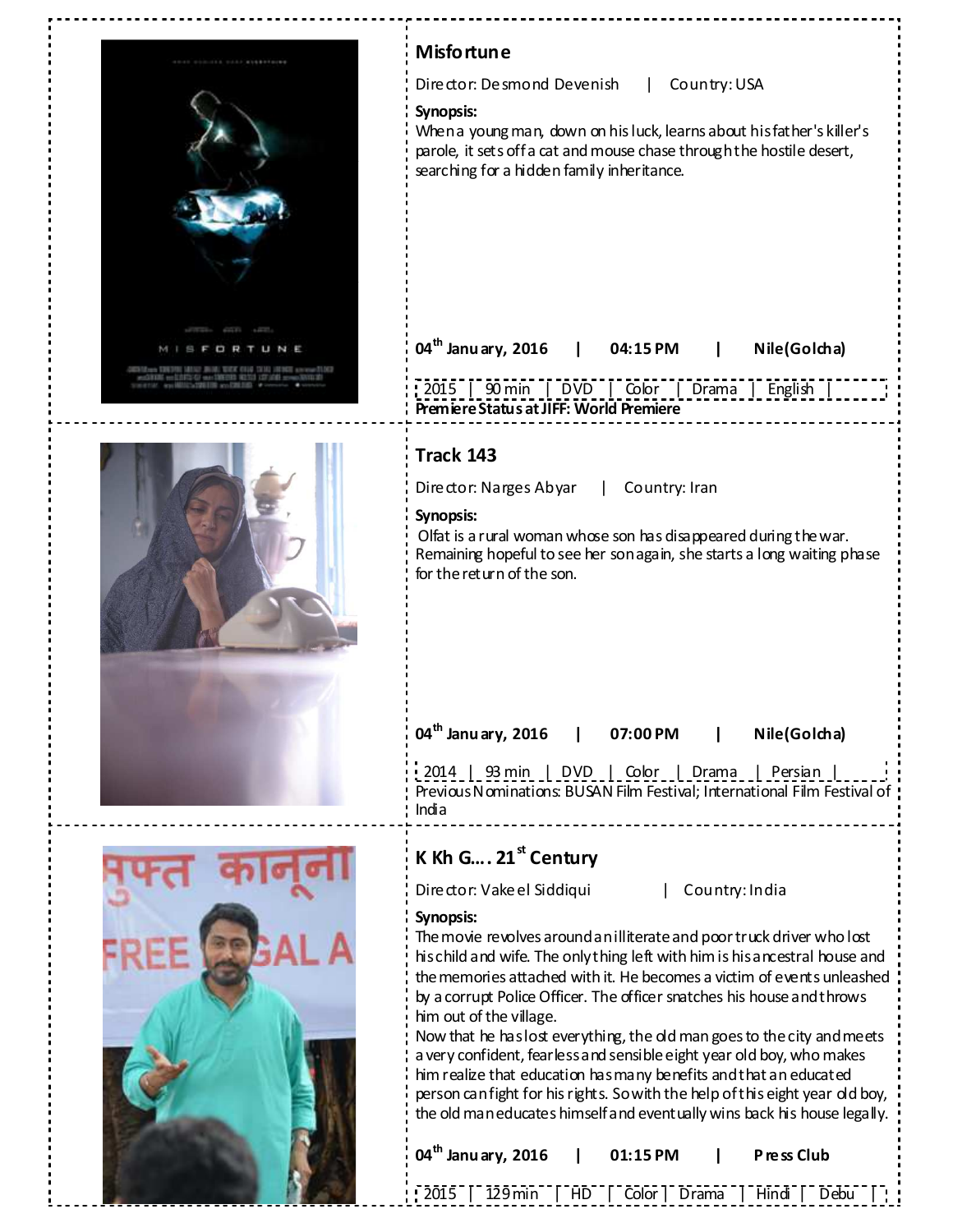

# **Lampedusa In Winter**

Director: Jakob Brossmann | Country: Austria, Italy, Sweden

### **Synopsis:**

As a fire destroys the worn down ferry, that connects the island to Italy, the mayor Giusi Nicolini and the local fishermen struggle for a new ship. The island is isolated and as food supplies run out the protesters start to disagree with each other. The coast guard tries to prevent the tragedies of the upcoming season out in the sea, while many islanders try to describe the role of Lampedusa to the never ending stream of reporters that step by on the island. The tiny community at the edge of Europe is engaged in a desperate fight for dignity, and for solidarity with those who many consider the cause of the ongoing crisis: the African boat people.

| $04th$ January, 2016 |  | 01:15 PM |  | <b>Manipal University</b> |
|----------------------|--|----------|--|---------------------------|
|----------------------|--|----------|--|---------------------------|

2015 | 92 min | HD | Color | Drama | English | Previous Nominations: Locarno International Film Festival

# **Maskoun**

Director: Sh arif Abdunnur, Krystle Houiess Country: UAE, Lebanon, Egypt

### **Synopsis:**

Prepare for a film like no other, nothing as scary, as provoking or powerful. Based on true stories from all over the Middle East; a horror film like no other with twists and turns to keep you on the edge of your seat. With real footage of actual paranormal sightings, interviews, TV shows, news reels and actual celebrities all merge into this suspenseful feature film.

| $\frac{1}{3}$ 04 <sup>th</sup> Janu ary, 2016   06:30 PM   Manipal University |  |  |
|-------------------------------------------------------------------------------|--|--|
| 2015   96 min   HD   Color   Horror   English   Debu                          |  |  |

# **The Silence**

Director: Gajendra Ahire | Country: India

### **Synopsis:**

Late at night on a local train in Mumbai, young Chini witnesses a woman being sexually abused. This experience forces her to face up to demons from her past. Based on a true story, the narrative revolves around a little girl growing up in poverty with her father in a rural area. When he's unable to manage caring for her himself, he sends Chini to her uncle in a nearby town, where life-changing events occur. Blending past and present and with forceful drama, the film tackles crucial, taboo topics, tracing the recurring question of responsibility – or silence.

| $05^{\text{th}}$ Janu ary, 2016                       | 11:00 AM | and the state | Tivoli(Golcha) |  |
|-------------------------------------------------------|----------|---------------|----------------|--|
| 2015   91 min   DVD   Color   Drama   Marathi         |          |               |                |  |
| Previous Nominations: Indian Film Festival Stuattgart |          |               |                |  |



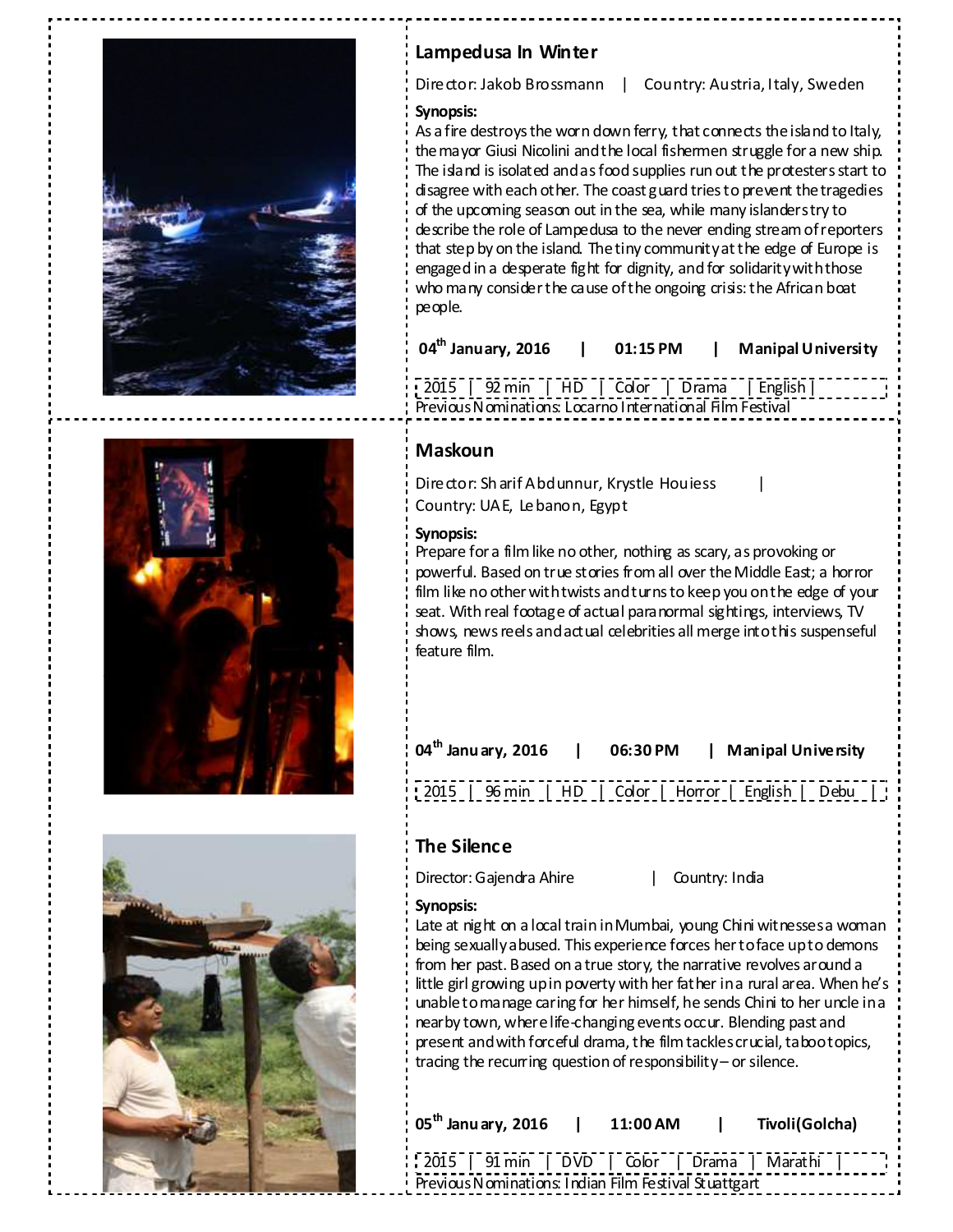

# **Oblivion Season**

Director: Abbas Rafei | Country: Iran

### **Synopsis:**

An ex-prostitute starts a new life by marrying her loved one but leaving the shadow of her dark past is not as easy as it seemed before. Now she is the prisoner of her loved one and to earn her freedom she should fight with the masculine society...

In Iran's today society making a film about prostitutes is a real challenge cause the society and government deny their very existence. Now it's much more difficult that your protagonist be an ex-prostitute.

| $05^{\text{th}}$ Janu ary, 2016               | $\mathbf{1}$ | 04:45 PM | $\mathbf{1}$ | Tivoli(Golcha) |
|-----------------------------------------------|--------------|----------|--------------|----------------|
| 2014   93 min   DVD   Color   Drama   Persian |              |          |              |                |
| Previous Nominations: Fajr Film Festival      |              |          |              |                |





# **Ek Hota Valya**

**Synopsis:**

Director: Sh aradchandra Jadhav | Country: India

After termination from the service, Valya uses to go on fishing boats on daily wages for his livelihood, as the tradition of Tribal Kolis. He always believes that, he was victimised by the Caste Validation System purposely. Hence, he goes in the frustration and the increasing dearth and lack of fish due to pollution buster it. Once an old journalist meets Valya, who encourages him to fight for justice and the constitutional rights. Valya begins the non-violent agitation for the constitutional rights of the downtrodden people. And at the end, he wins ideologically and defeats the ambitious politicians.

| 05 <sup>th</sup> Janu ary, 2016 | 07:00 PM | Tivoli(Golcha) |
|---------------------------------|----------|----------------|
|                                 |          |                |

2015 | 142 min | DVD | Color | Drama | Marathi | Debu |

### **Body**

Director: Malgorzata Szumowska | Country: Poland

### **Synopsis:**

Poland, nowadays. The intertwined stories of a criminal prosecutor, his anorexic daughter and her thera pist who claims she can communicate with the dead loved ones. Three radically different approaches to the body and soul.

|  |  | $\,$ 05 <sup>th</sup> Janu ary, 2016 |  |
|--|--|--------------------------------------|--|
|  |  |                                      |  |

**05th Janu ary, 2016 | 04:15 PM | Nile(Golcha)** 

2015 | 90 min | DVD | Color | Drama |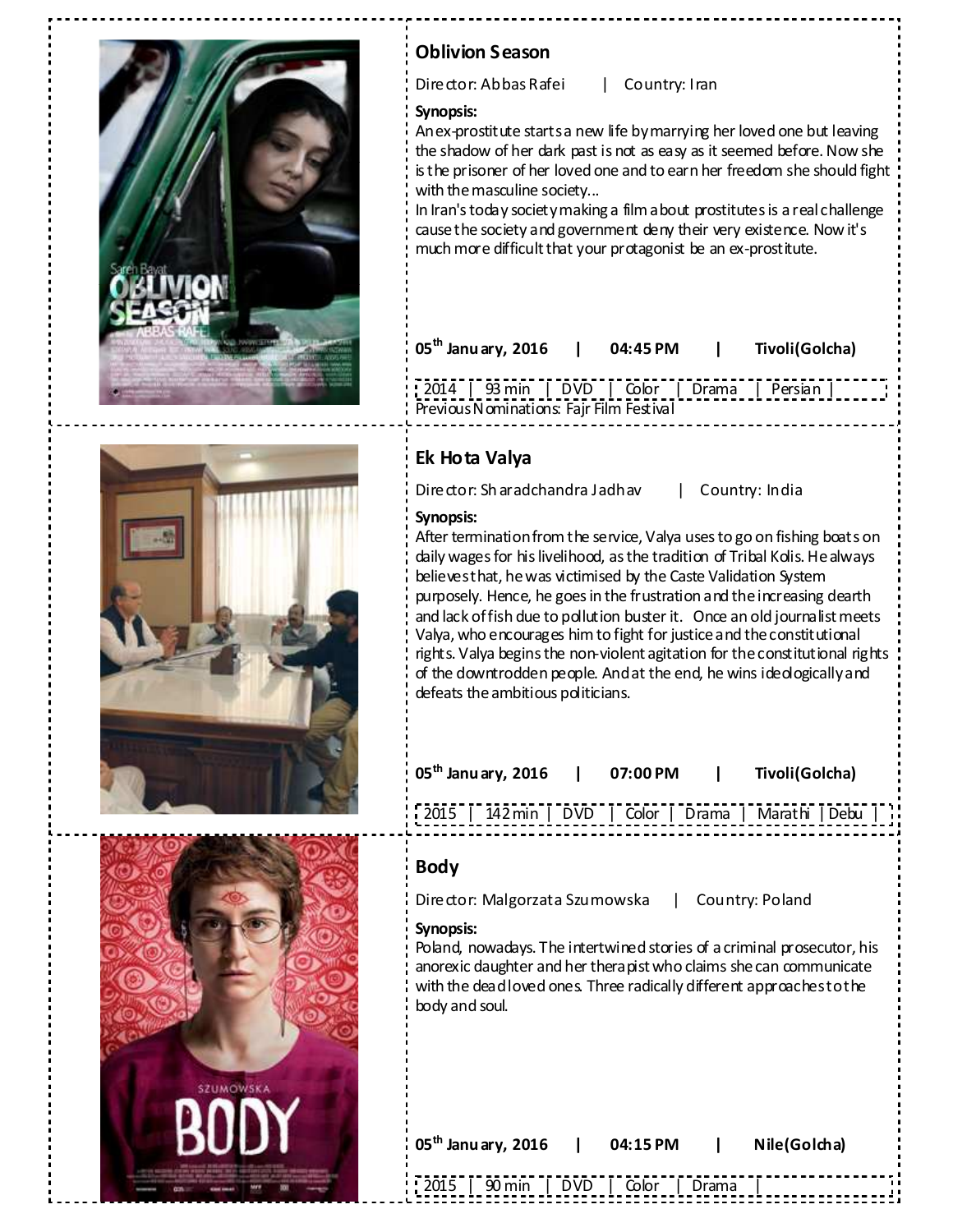





# **Second Chance**  Director: Carlos Cardona | Country: USA **Synopsis:** After a home invasion goesterribly wrong, Oscar tries to help the girl whose life he helped to ruin. He tells her that life never gave second chance to anyone only someone get the second chance to change their life. **05th Janu ary, 2016 | 06:30 PM | Nile(Golcha)**  2015 | 87 min | HD | Color | Drama | English | Debu | **Monochrome**  Director: Tom Lawes | Country: United Kingdom **Synopsis:** Monochrome is a psychological thriller about a disillusioned young woman who flees to the countryside after her boyfriend is arrested for hiding millions of pounds of stolen pension funds. Relying on casual work from wealthy landowners to survive, Emma exacts revenge for her indentured servitude, soon making her one of the most wanted killers in the country. To hunt Emma down, the newly formed British Crime Agency hire a brilliant detective with the unusual neurological condition of synesthesia. Will he find her before more lives are lost and can he solve the secret of the hidden millions? **05th Janu ary, 2016 | 12:15 PM | P ress Club**  2015 | 134 min | HD | Color | Drama | English | **Teenkahon ( Three Obsessions)** Director: Bauddhayan Mukherji | Country: India **Synopsis:** Teenkahon (Three Obsessions) is a triptych film in Bengali by debutant filmmaker Bauddhayan Mukherji. It is a rare international art house film from Bengal which, as a piece of social document, tries to capture the changing face of morality, the degeneration of values, the increasing pollution of the spoken language and the changing social fabric of Bengal through three stories. Spread over a hundred years, the three stories are structured in the manner of the classical Three Act Play with each act (read story) exploring one facet of an obsessive relationship outside the purview of marriage. **05th Janu ary, 2016 | 03:15 PM | P ress Club**

2014 | 124 min | Bluray | Color | Drama | Bengali |

Previous Nominations: Madrid International Film Festival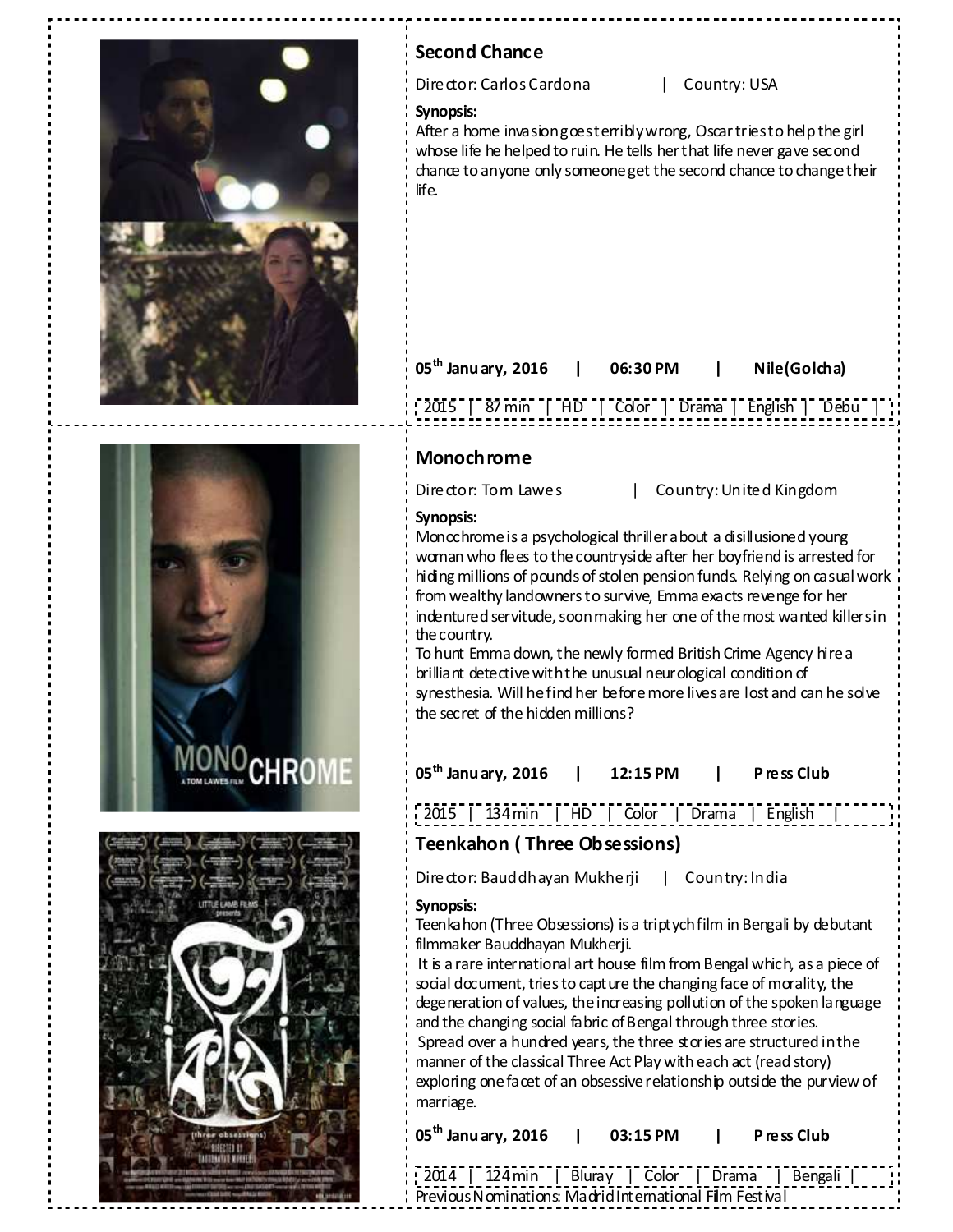

# **Krishnamma Kalipindi Iddarni**

Director: R. Chandru | Country: India

### **Synopsis:**

In India, rivers are revered as mothers, so the title "Krishnamma Kalipindi Iddarini" figuratively menas, "The mother-river-Krishna brought them together". The River Krishna, on whose banks the protagonists had grown up, plays an important role in separating them first and then, in bringing them together.

Krishna, is travelling from the USA to his remote village in India. He is a celebrated CEO of US software company- a far cry from his childhood of poverty. He is coming back to attend his school alumni meeting. He is nostalgic and recollects how he was a distracted and undisciplined child, and how his life took a turn for the better, when a young Radha joins his class at school.

| $05^{\text{th}}$ Janu ary, 2016 | 12:15 PM | <b>Manipal University</b> |
|---------------------------------|----------|---------------------------|
|---------------------------------|----------|---------------------------|

133 min | HD | Color | Drama | Telugu



# **Fremdkorper (Foreign Body)**

Director: Christian Werner | Country: Germany

### **Synopsis:**

For weeks there has been a foreign kidney inside the body of the fiftyfive-year-old carrier WOLFGANG KRUBER. The illegally bought "new life" begins to totter when a ransom note from his supposed donor calls Wolfgang back to I stanbul - the place which he would have loved to erase from memory. After his arrival in Istanbul he is confronted with the young mother IRINA who claims to be his kidney donor. Shocked and moved by the fact that Irina has seemingly been deprived of her share of 10.000€, Wolfgang is willing to pay the sum. Together they spend a weekend between cash machines, Irina's basic flat and gloomy bars. They come frighteningly close to each other until it becomes apparent that Irina has more to hide

| $^{\prime}$ 05 $^{\rm th}$ Janu ary, 2016          |  |  | 03:15 PM   Manipal University |  |
|----------------------------------------------------|--|--|-------------------------------|--|
|                                                    |  |  |                               |  |
| Previous Nominations: Montreal World Film Festival |  |  |                               |  |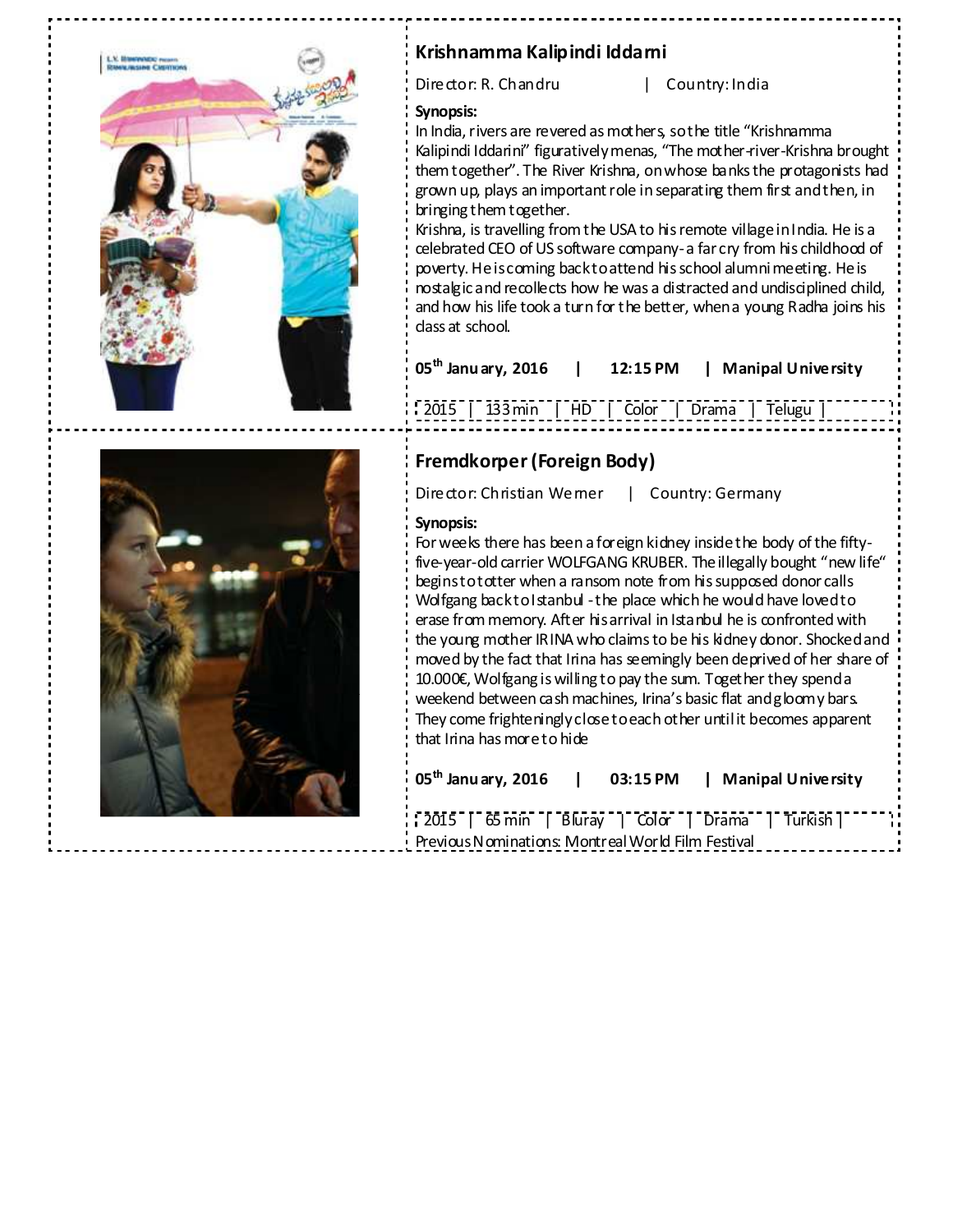





Director: Stephane Gehami | Country: C anada

### **Synopsis:**

Devastated but furious after his girlfriend dumps him on a metro platform, 23-year-old Cédric takes off with his unfinished novel in his bag. Fate leads him to a large, run-down house owned by Isabelle, a onetime star pianist and faded beauty. Isabelle, now a lonely 76-year-old alcoholic, passes her days at her piano and with her group of eccentric boarders. From their first meeting, Cédric knows that Isabelle is the love of his life, and Isabelle realizes he is her last chance for love. Driven by their intoxicating passion for one another, they plunge headlong into a love affair where they are pushed to the brink of hate and death, even escaping reality to keep their love alive.

| $06^{\text{th}}$ Janu ary, 2016 | 11:00 AM | Tivoli(Golcha) |
|---------------------------------|----------|----------------|
|                                 |          |                |

2015 | 104 min | Bluray | Color | Drama | French | Previous Nominations: Montreal World Film Festival

# **The Answer**

Director: Pavan Kaul | Country: USA, Romania, India

### **Synopsis:**

'The Answer' tells the powerful true story of an American, James Donald Walters and his quest for truth. The film travels through his life, where in his search he meets Paramhansa Yogananda, the great Indian Master, author of 'Autobiography of a Yogi'. The film shows how this extraordinary meeting changes Walters' life and his amazing spiritual journey begins.

| $03^{\text{rd}}$ January, 2016 | 01:15 PM | Nile(Golcha) |
|--------------------------------|----------|--------------|
|                                |          |              |

2015 | 108 min | HD | Color | Drama | English | **Premiere Status at JIFF: Indian Premiere**  Previous Nominations: Central Florida Film Festival; Awareness Film Festival

# **The Great Indian Tamasha**

Director: Nabeel Firoz | Country: India

### **Synopsis:**

Six powerful bombs go off in Mumbai, India. A terror plot yet again by its neighboring country Pakistan? Or could it be more than just that? But, one bomb remains unblown and from it unravels some deep untold realities of a drug mafia, a chemical supplier, Media ethics and Political Tamasha.

| 06 <sup>th</sup> Janu ary, 2016   04:05 PM |  | Nile(Golcha)                                        |
|--------------------------------------------|--|-----------------------------------------------------|
|                                            |  | [2015   132 min   HD   Color   Drama   Hindi   Debu |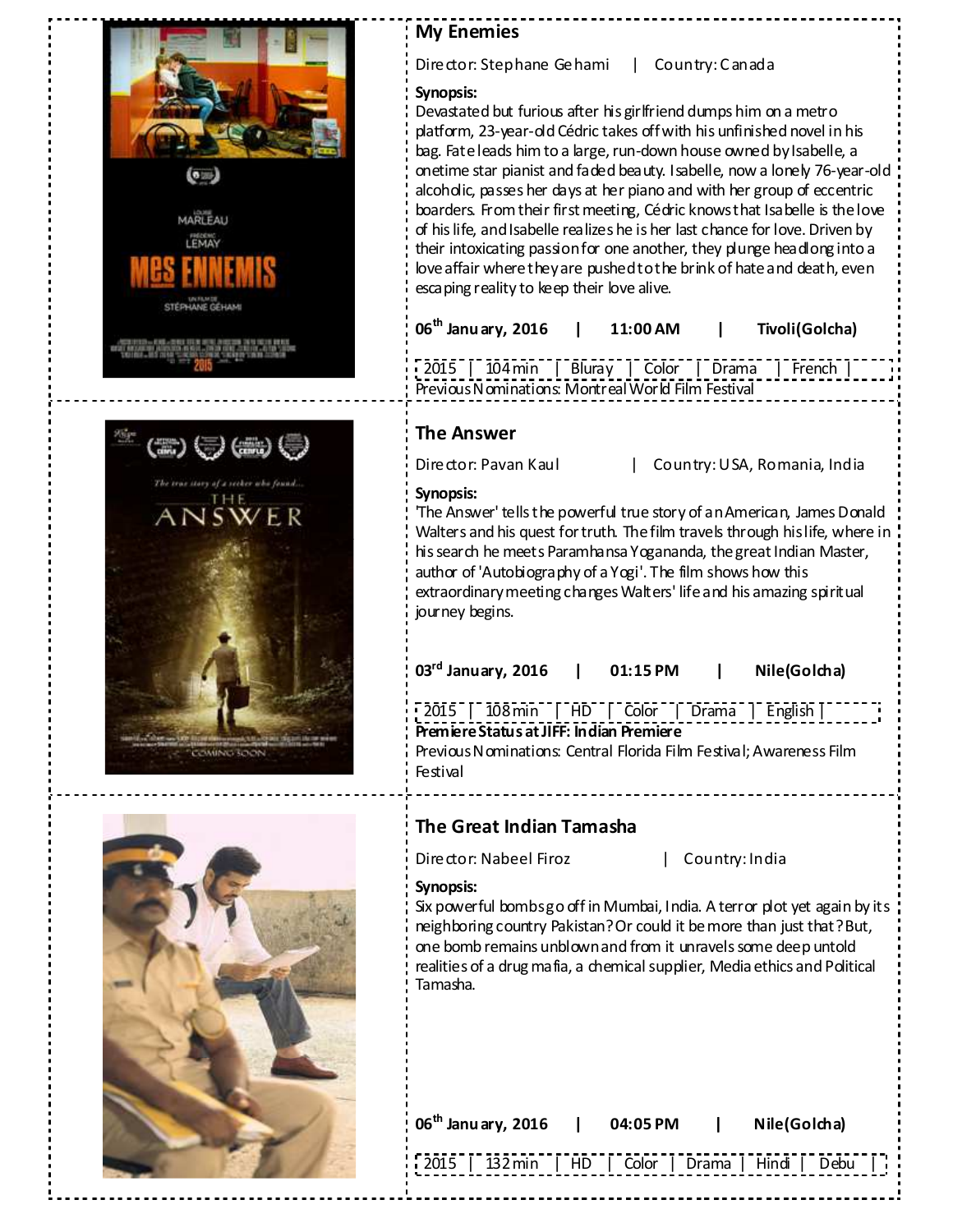

# **Gateway to Heaven**

Director: Anshul Sinha | Country: India

### **Synopsis:**

Gateway to heaven is a bio-pic of Rajeshwar Rao's life who has completed last rites of 12000 unknown and unclaimed dead bodies. The film is made is 4 parts Animation, Fiction, Documentary, Pencil Sketching. We combined the 5 different arts and have made one docufictional film.

I'm aware of that fact movies like documentary don't have much audience in India. They enjoy unwanted exposure and unrealistic fight sequences, But, I'm trying my way and using videos to address issues with detailed researched on it and exhibit at global platforms. I don't get much financial support from any chamber or industry the only thing which motivates me is the smile on the face. And strong support from my parents.

| $106^{\text{th}}$ Janu ary, 2016 | 10:00 AM | Press Club |
|----------------------------------|----------|------------|
|                                  |          |            |



## **Saankal**

Director: Dedipya Joshi | Country: India

### **Synopsis:**

"SAANKAL (Shackle)" depicts how tradition can bring a drastic change in normal life. In middle of the Thar Desert, there was a village surrounded by its own rituals, taboos and social obligations. Long before partition, some village councils passed ordinances after which a so called base born community banished girls from getting married in other communities but the choice of marring girls outside their community was still open for boys, the idea behind this law was to maintain purity in their blood. Any divergence from the law resulted in violence.

| $106^{\text{th}}$ Janu ary, 2016 | 06:00 PM | Tivoli(Golcha)                                    |
|----------------------------------|----------|---------------------------------------------------|
|                                  |          | 2015   99 min   HD   Color   Drama   Hindi   Debu |

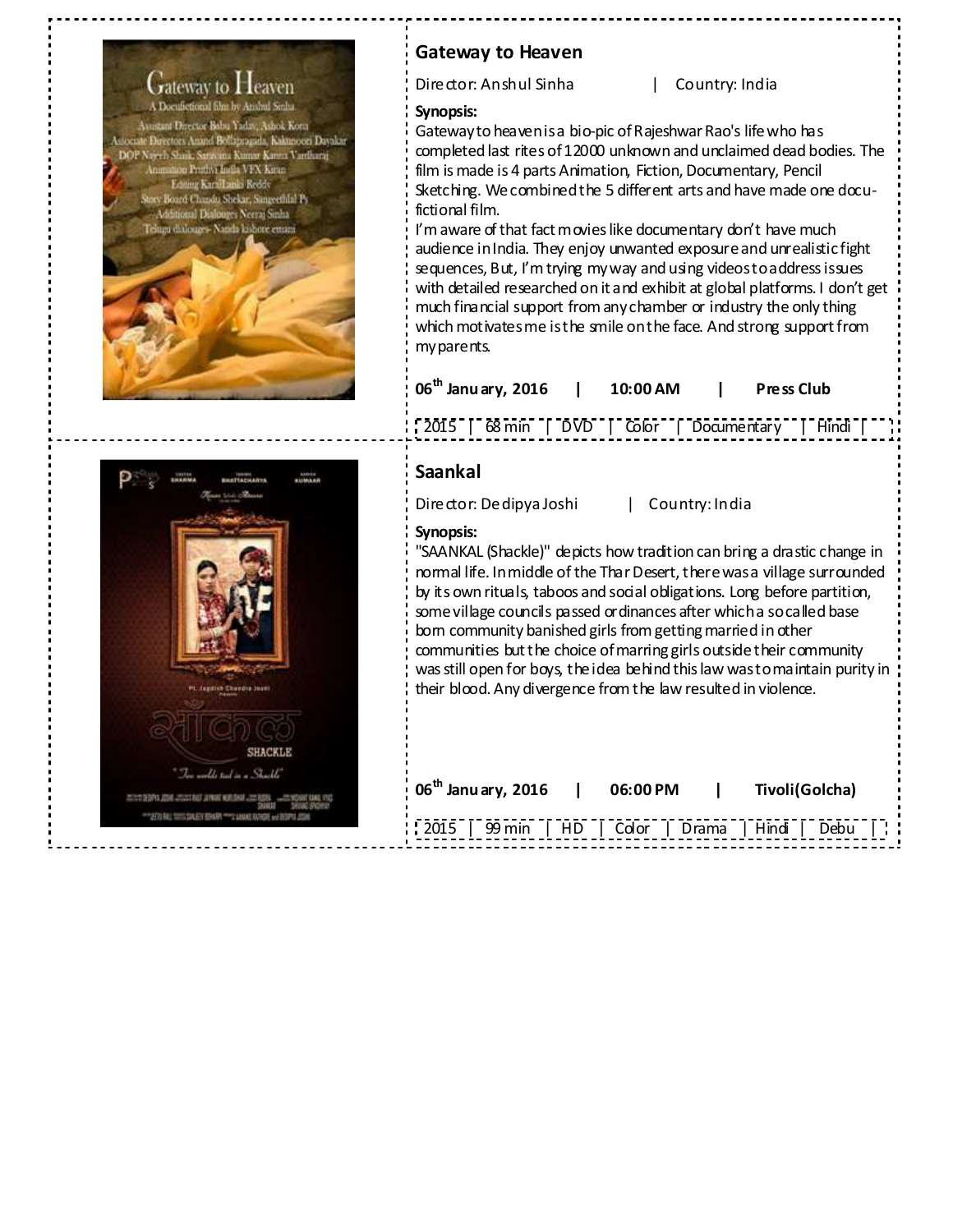| <b>Iraaqi Odessey</b>                                                                                                                                                                                                                                                                                                                                                                                                                                                                                                                                                                                                                                                                                                                                                                                                                                                                        |
|----------------------------------------------------------------------------------------------------------------------------------------------------------------------------------------------------------------------------------------------------------------------------------------------------------------------------------------------------------------------------------------------------------------------------------------------------------------------------------------------------------------------------------------------------------------------------------------------------------------------------------------------------------------------------------------------------------------------------------------------------------------------------------------------------------------------------------------------------------------------------------------------|
| Director: Sameer<br>Country: UAE                                                                                                                                                                                                                                                                                                                                                                                                                                                                                                                                                                                                                                                                                                                                                                                                                                                             |
| Synopsis:<br>While there are no precise statistics, it is estimated that four to five<br>million Iraqis live out side Iraq today. Award-winning filmmaker Samir<br>was born in Baghdad and has lived in Switzerland since he was child,<br>while the members of his extended family are scattered all over the<br>world - Abu Dhabi, Auckland, Sydney, Los Angeles, Buffalo, London,<br>Paris, Zurich, and Moscow - with only a handful remaining in Iraq.<br>Recounting his family's stories of departures and uprootings, in Iraqi<br>Odyssey Samir also chronicles how Iraqis' dreams of building a modern<br>and just society after their nation achieved independence in the 1950s<br>were brutally dashed over the course of half a century. Loosely<br>organized in three acts, the film begins with Samir's grandfather and his<br>role in the struggle against British colonialism. |
| 06 <sup>th</sup> Janu ary, 2016<br>Nile(Golcha)<br>06:00 PM                                                                                                                                                                                                                                                                                                                                                                                                                                                                                                                                                                                                                                                                                                                                                                                                                                  |
| $2014$  <br>$162 \text{min}$   HD   Color  <br>Drama  <br>English<br>Previous Nominations: Toronto International Film Festival; Official Entry<br>to the Oscar's                                                                                                                                                                                                                                                                                                                                                                                                                                                                                                                                                                                                                                                                                                                             |

### **Note:**

### **Venue Address:**

**Tivoli and Nile (Golcha Cinema):** Golcha Cinema, Opp. Ram Niwas Garden, New Gate, Chaura Rasta, Jaipur, Rajasthan 302004

Press Club: Pink City Press Club, Narayan Singh Circle Bus Stand, Tri Murti Circle, Rambagh, Jaipur, Rajasthan 302004

**Rajasthan Prod Sikshan Samiti**: Rajasthan Prod Sikshan Samiti, Opp. Anti-Corruption Bureau, Jhalana Institutional Area, Jhalana Doongri, Jaipur, Rajasthan 302004

**Manipal University:** Manipal University Jaipur, Jaipur-Ajmer Express Highway, Dehmi Kalan, Near GVK Toll Plaza, Jaipur, Rajasthan 303007

**B.I.T. Campus:** Birla Institute of Technology, 27, Malviya Nagar Industrial Area, Malviya Nagar, Jaipur, Rajasthan 302017